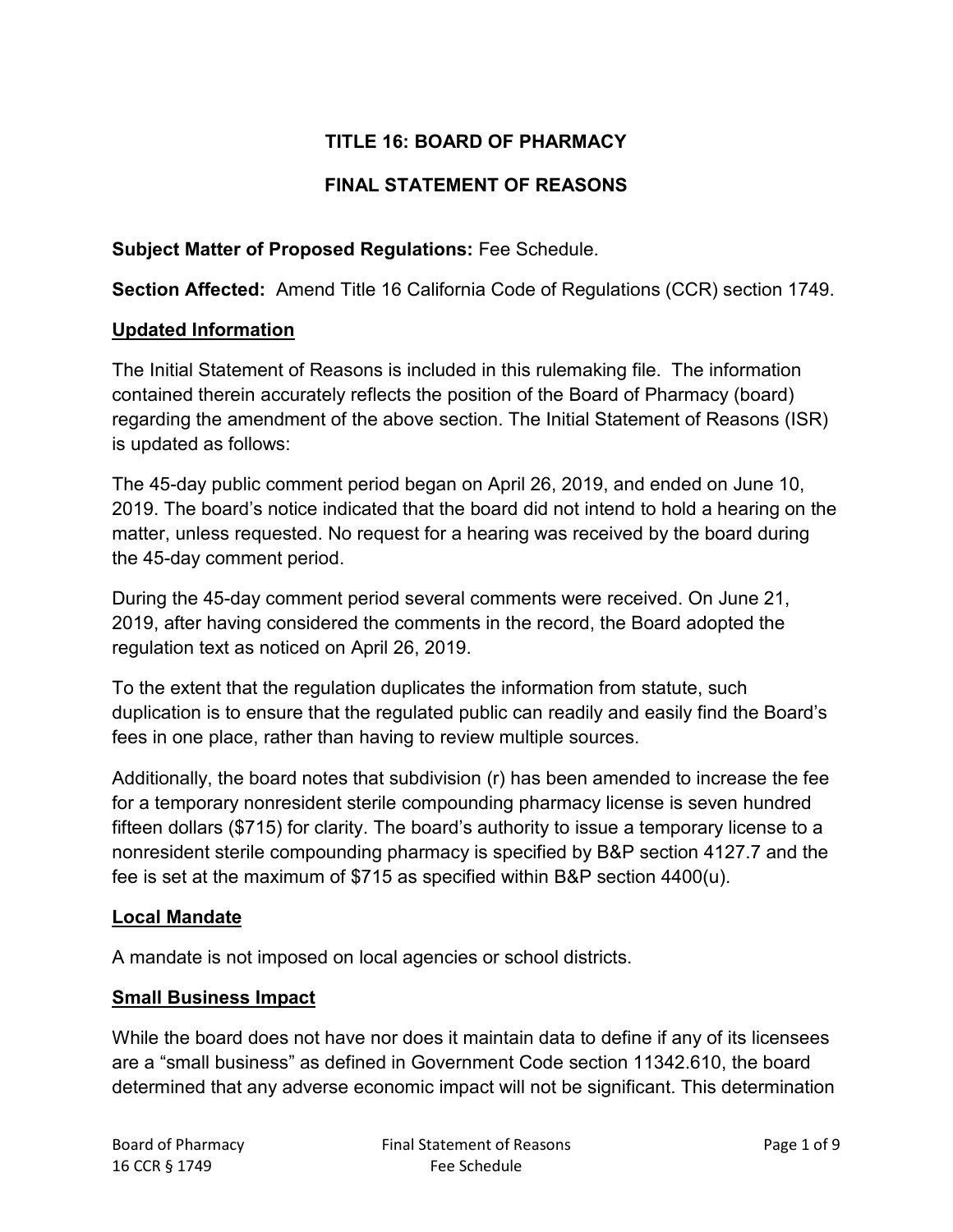is based on the annual revenue for the impacted licensing categories ranging from 3.6 million to 88 billion dollars, depending on the license type. This proposal will ensure that the board has sufficient resources to maintain current board operations to meets its consumer protection mandate and to slowly restore the Pharmacy Board Contingent Fund to meet the statutory mandate of a reserve of one year's operating expenses.

## **Consideration of Alternatives**

No reasonable alternative considered by the agency would be more effective in carrying out the purpose for which the regulation is proposed, would be as effective and less burdensome to affected private persons than the adopted regulation, or would be more cost effective to affected private persons and equally effective in implementing the statutory policy or other provision of law. The board considered the following alternatives:

- 1. The board considered not updating its fee schedule. This alternative was rejected as the board would be insolvent and unable to maintain operations, which would jeopardize the health, safety, and welfare of California residents. Additionally, the board is also required by statute to seek to maintain a year's reserve in its fund. Taking no action would counter the spirit of B&P section 4400(p), which requires that the board maintain a reserve fund equal to approximately one year's expenditures.
- 2. The board considered updating its fee schedule to the mid-point between the statutory minimum and maximum as specified within B&P sections 4400, 4119.01, 4180.5, and 4202.5. This alternative was rejected as it would not restore the board's reserve fund. While raising the fees to the mid-point would increase the board's revenue to cover existing expenditures, it would not account for growth and it would not restore the board's reserve fund in a timely manner.
- 3. The board considered updating its fee schedule by 5% or 10% as recommended by public comment; however, increasing all license types by the identified 5% or 10% would not eliminate the structural imbalance and would not begin restoring the board's mandatory 1-year reserve fund.

## **Objections or Recommendations/Responses to Comments**

#### 45-Day Public Comment Period

During the 45-day public comment period from April 26, 2019 to June 10, 2019, the board received several comments. The comments were provided in the meeting materials for the June 21, 2019 board meeting, and were reviewed and considered by the board.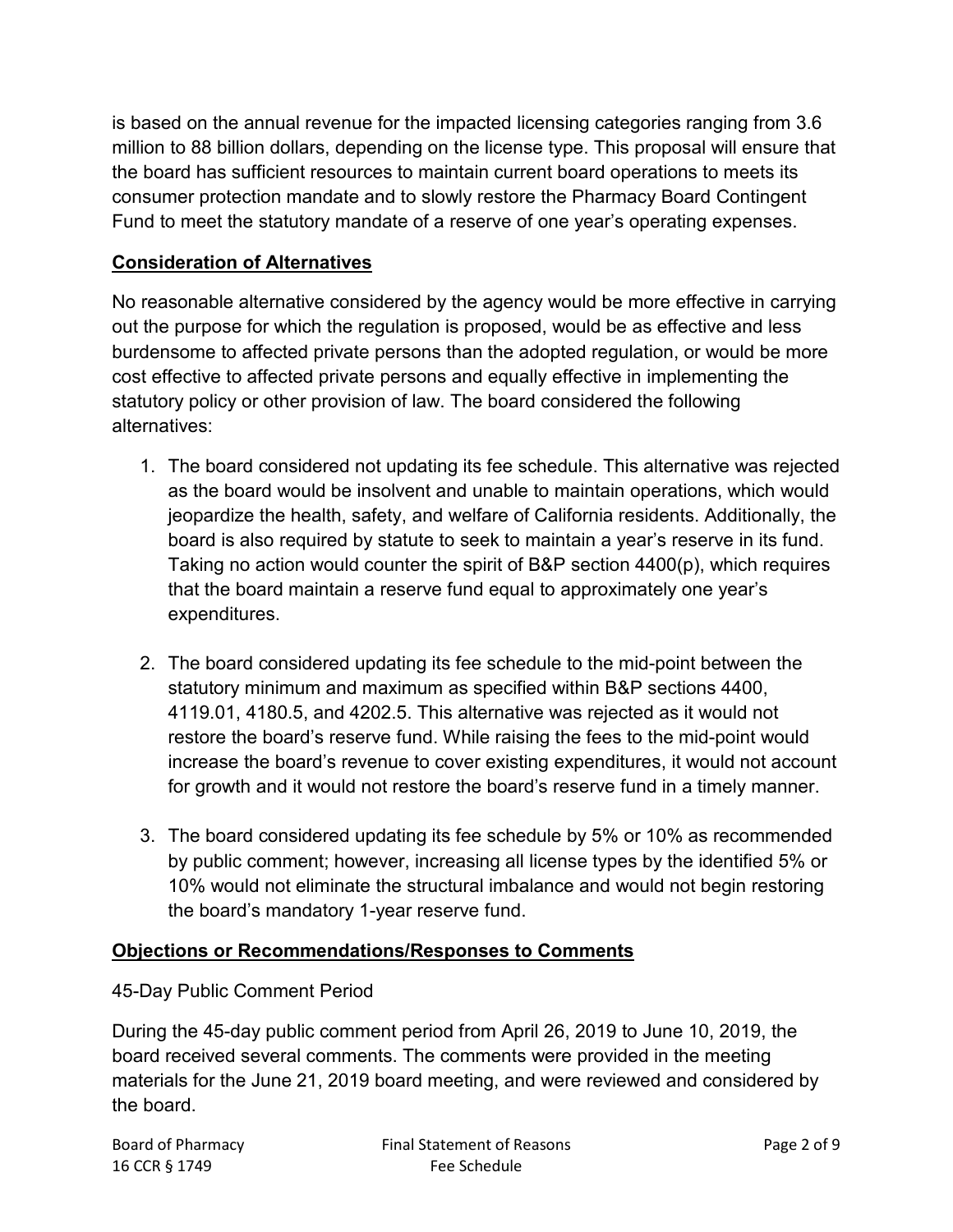## Written Comments from Audrey Paules, Pharmacist

Comment: Ms. Paules expressed concern that fees have been increased by 40% for some licensees, while others (wholesalers, non-resident wholesalers, and 3PLs) are only increasing 5%. Ms. Paules questioned how the 5% increase was justified. Additionally, Ms. Paules expressed concern that chain stores are decreasing pharmacist wages.

Response to Comment: The board rejected this comment. The board notes that the statutory minimum and maximum are set in statute (Business and Professions Code (B&P) section 4400). The fee schedule established in statute was based upon a fee analysis conducted by the Department of Consumer Affairs and vetted as part of the board's Sunset Review Process. The fee analysis assessed fees separately, including the cost to deliver the various services. This review resulted in variations in percentages of growth in fees as historically the board's fee structure provided subsidies between the license types.

As indicated in the Initial Statement of Reasons, the board must eliminate the structural imbalance in its budget to ensure the financial viability of the board. The proposed regulation increases the board's fees to the statutory maximum, which will resolve the imbalance and slowly restore the board's depleted fund reserve. Increasing all license types by the same percent increase (5%) would not eliminate the structural imbalance and would not begin restoring the board's mandatory 1-year reserve fund. Additionally, the board notes that the board does not have regulatory jurisdiction over employee wages within California.

## Written Comments from Gerald Tung

Comment: Mr. Tung indicated that he is opposed to the fee increase because licensee salaries have not increased with inflation and prescription reimbursements are decreasing. Additionally, Mr. Tung indicates that the board's fees have increased in the last five years and it is unreasonable to increase the fees again. Finally, Mr. Tung indicated that an increase in the licensee population should provide an increase in revenue for the operation of the board.

Response to Comment: The board rejected this comment. While the board's fees did increase effective July 2017, not all the fees were increased at that time. Of the board's 118 fees, seven application fees and 14 renewal fees were increased, while three application fees were reduced. While revenue has increased significantly since FY 2016-17, it is not increasing at the same rate as the board's expenditures, which has created a structural imbalance and the board's reserve fund is quickly depleting. Increasing the fees to the statutory maximum will eliminate the structural imbalance and begin restoring the board's reserve fund.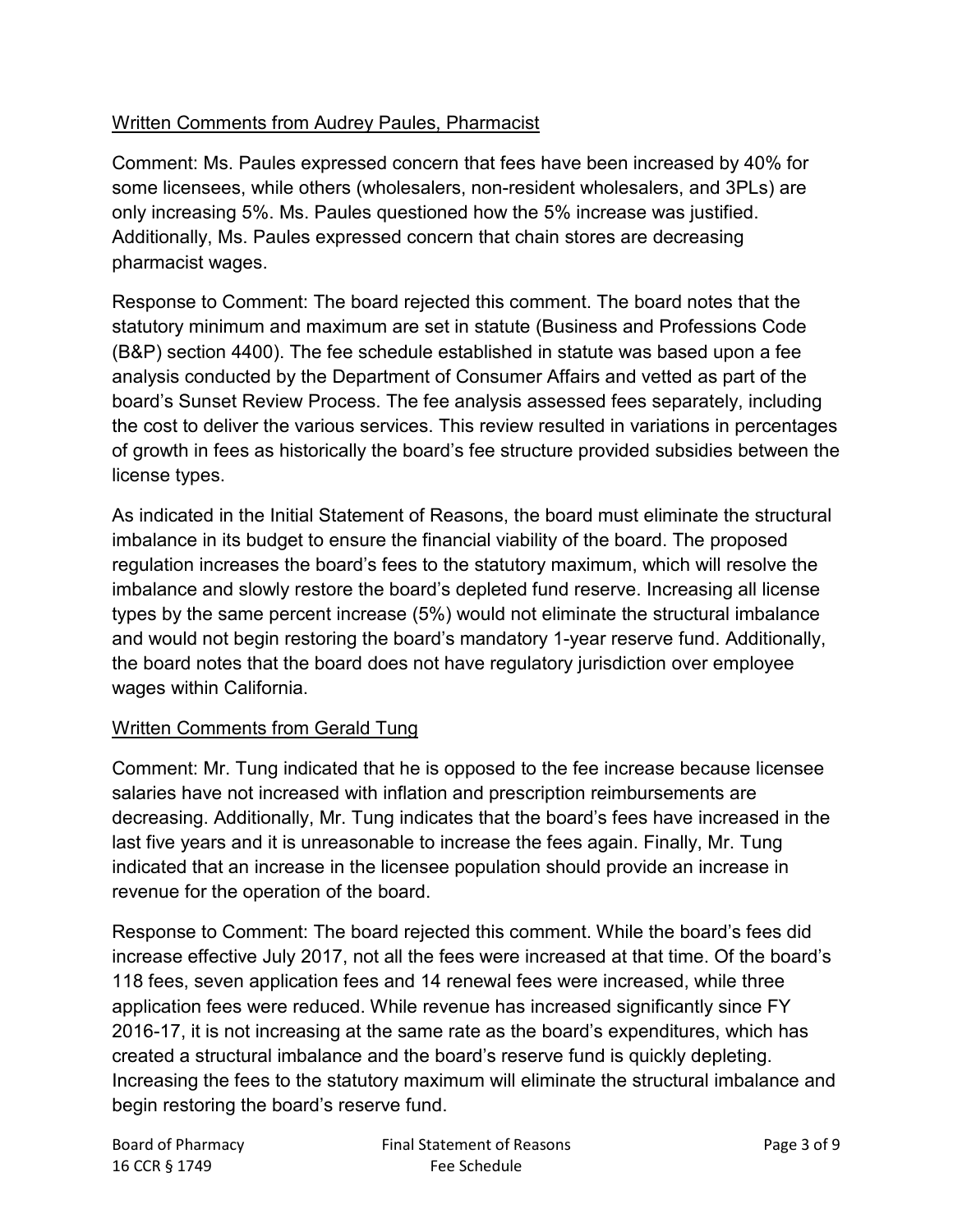## Written Comments from Jared Sewall, Pharmacist

Comment: Mr. Sewall expressed concern about the fee increase, specifically, the renewal fee for pharmacists. Mr. Sewall indicates that the board review its budget and spending if a budget deficit is taking place. Additionally, Mr. Sewall states that it is "unreasonable and absolutely absurd to raise fees on entities and persons to fund an organization that provides no benefit to these parties." Mr. Sewall states that the State and taxpayers need to provide the additional resources that the board needs.

Response to Comment: The board rejected this comment. Board staff notes that the board does not take fee increases lightly and reviews its budget and expenditures frequently. Additionally, the board does not agree that licensees receive no benefit from the board as the board provides numerous free outreach programs for licensees and several free continuing education opportunities. Finally, the board is a self-funded agency, which means that the board's revenue is obtained from its application and renewal fees. The board does not obtain revenue from the State's general fund (i.e. tax revenue).

## Written Comments from Linda Goetz, Pharmacy Technician

Comment: Ms. Goetz opposed the fee increase for pharmacy technicians. She indicated that due to tax law changes, technicians can no longer write off their renewal fees and the 39% fee increase would cause a financial strain.

Response to Comment: The board rejected this comment. The board notes that the fees for pharmacy technicians are increasing from a biennial fee of \$140 to a biennial fee of \$195. The increase, split over two years, amounts to a yearly increase of \$27.50, which board staff believes to be a manageable increase.

## Written Comments from Omeed Askari

Comment: Mr. Askair indicated that the board recently raised all its renewal fees and added a new license requirement (automated delivery systems), which has resulted in an added cost and business resources to remain compliant. Mr. Askair indicated that he does not believe that the board thoroughly considers the repercussions of its actions. He indicated that the board should address the fraudulent practice of insurance-owned pharmacies and that the government's job is to level the playing field. He indicated that the fee increase will "disenfranchise" independent pharmacies in favor of corporate health care companies.

Response to Comment: The board rejected this comment. While the board's fees did increase effective July 2017, not all the fees were increased at that time. Of the board's 118 fees, seven application fees and 14 renewal fees were increased, while three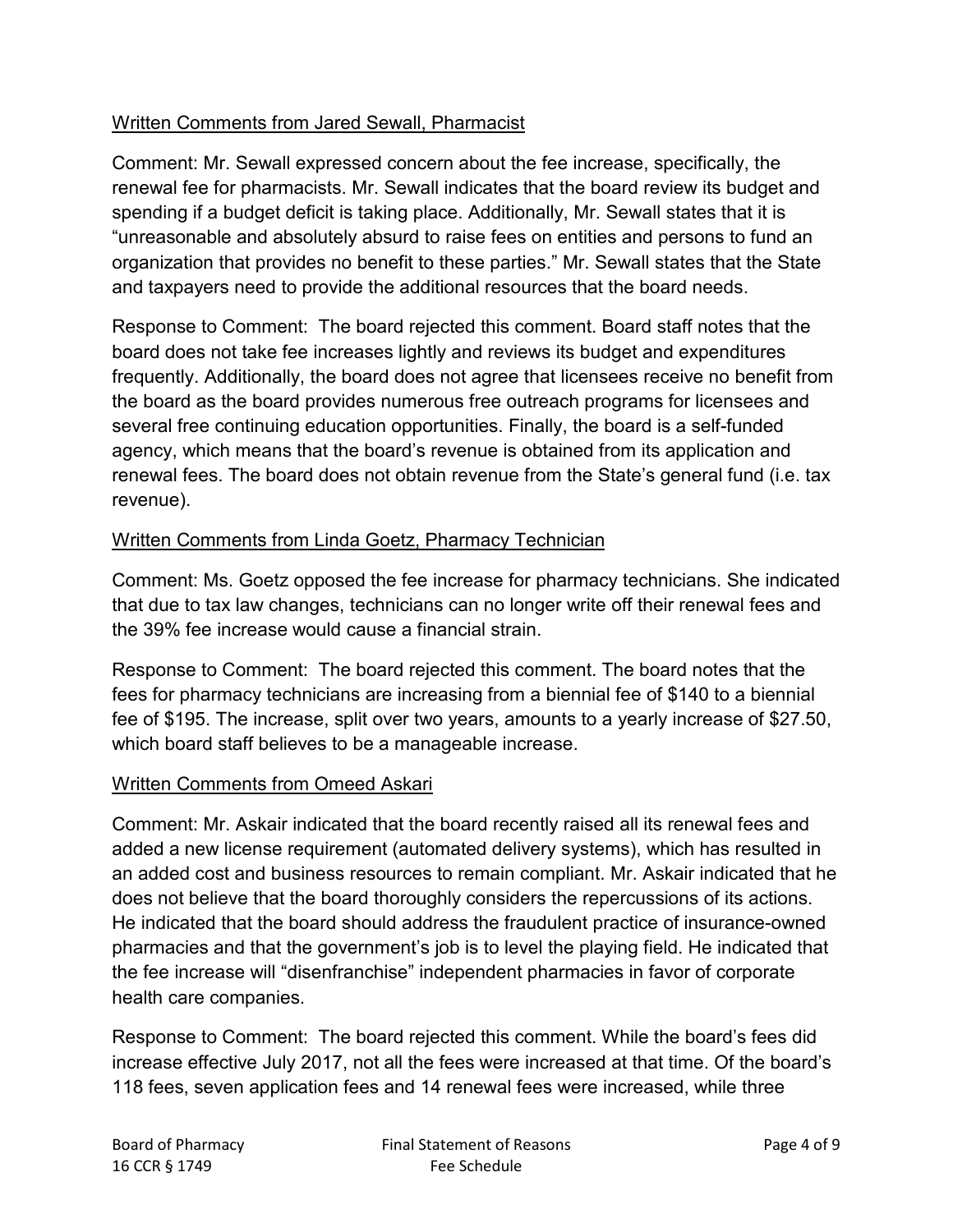application fees were reduced. Additionally, the board notes that the new license requirement for automated delivery systems was established by legislation and not as a result of board regulations. Finally, the board notes that Mr. Askair's comments, with respect to the business practices of health insurers within California, go beyond the scope of this regulation. The board also notes that as part of any rulemaking package, the fiscal and economic impacts are required to be identified and published under the provisions of the Administrative Procedures Act.

### Written Comments from Pravin Patel, Pharmacist

Comment: Mr. Patel indicated he does not see justification for the fee increase for pharmacists and requested that retired senior pharmacists be exempt from the fee increase.

Response to Comment: The board rejected this comment. The board notes that the fee increase is necessary to ensure that the board has sufficient resources to maintain current operations to meet its consumer protection mandate and begin to restore its reserve fund in a timely manner. Additionally, the board notes that a pharmacist, who is retired and does not plan on returning to work, can "retire" their license and would no longer be required to pay the license renewal fee (B&P 4200.5). The onetime fee for a retired license is \$45.00.

## Written Comments from Kiritkumar Patel, Pharmacist

Comment: Mr. Patel indicated he opposes the fee increase due to cost of living and inflation for pharmacists and requested the retired senior pharmacists be exempt from the fee increase.

Response to Comment: The board rejected this comment. The board notes that the fee increase is necessary to ensure that the board has sufficient resources to maintain current operations to meet its consumer protection mandate and to slowly restore its reserve fund. Additionally, the board notes that a pharmacist, who is retired and does not plan on returning to work, can "retire" their license and would no longer be required to pay the license renewal fee (B&P 4200.5). The onetime fee for a retired license is \$45.00.

#### Written Comments from Rosalie Weber, Pharm.D.

Comment: Dr. Weber expressed concern about the fee increase for sterile compounding pharmacies. She requested that the board consider the possible financial strain to independent pharmacies.

Response to Comment: The board rejected this comment. The proposed regulation increases all the board's fees to the statutory maximum. Additionally, the fee increase is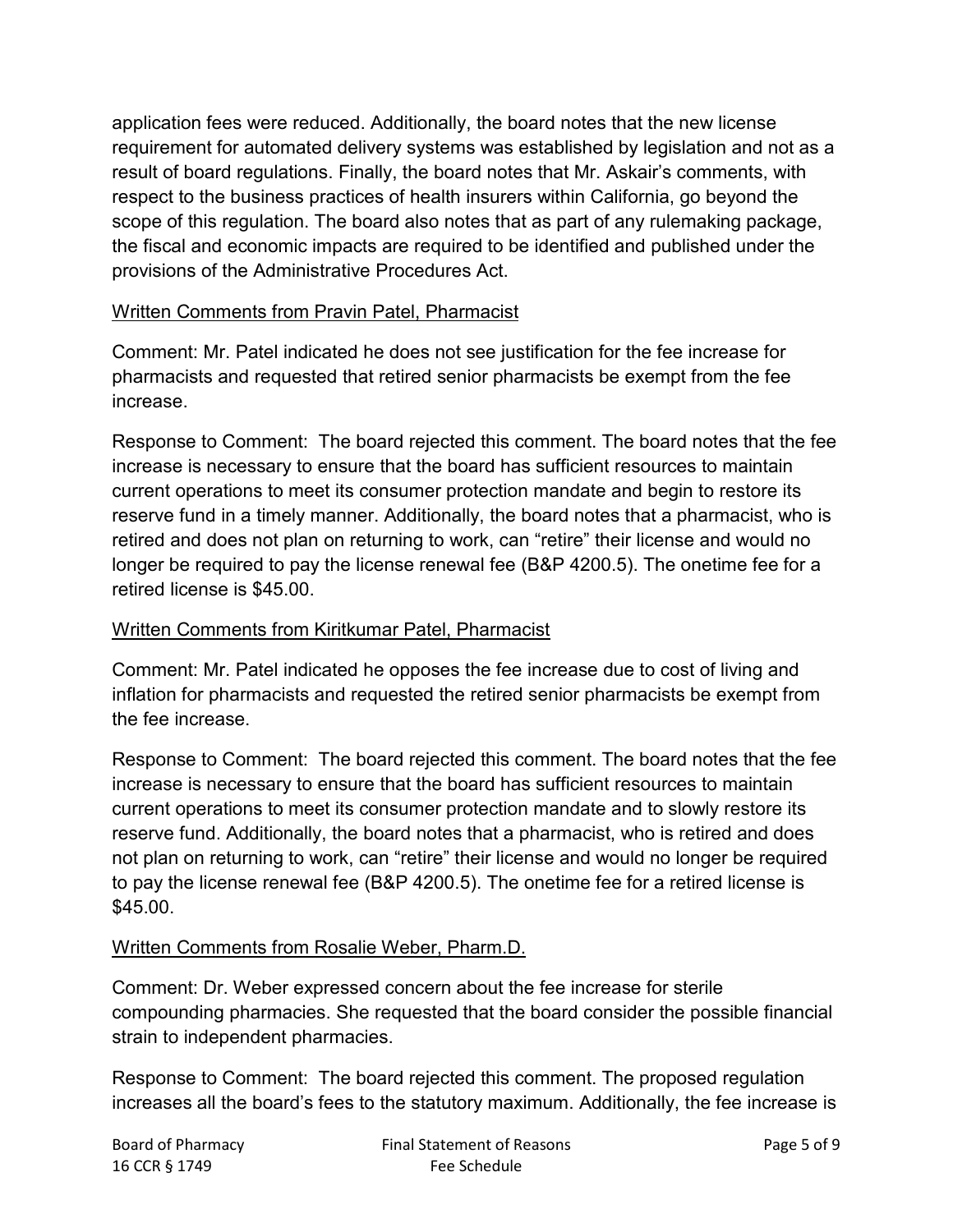necessary to ensure that the board has sufficient resources to maintain current operations to meet its consumer protection mandate and to slowly restore its reserve fund. The fees for all sterile compounding licensees within California are the same and not based on ownership structure. The board's current fee structure is working to eliminate fee subsidies between licensing programs and be more directly tied to the costs to deliver the associated services.

# Written Comments from Shannon Quijano, Pharm.D.

Comment: Dr. Quijano indicated that she has loans to pay and has to commute to her job so she cannot afford another fee. She indicated that the board should get money from the increase in the licensee population and not by raising fees. Additionally, she indicated that if a fee increase is needed, the board should only raise the fees by 10%.

Response to Comment: The board rejected this comment. While revenue has increased significantly since FY 2016-17, it is not increasing at the same rate as the board's expenditures, which has created a structural imbalance and the board's reserve fund is quickly depleting. Increasing the fees to the statutory maximum will eliminate the structural imbalance and begin restoring the board's reserve fund, which per B&P section 4400(p), the board is required to maintain a reserve fund equal to approximately one year's expenditures. Raising fees by 10% as proposed by this commenter would not sufficiently address the board's structural imbalance and would result in the board's fund going insolvent. Additionally, the board notes that as the licensee population has increased, the board's workload has also increased, which results in the need for additional resources.

## Written Comments from Teresa Nguyen, Pharmacist

Comment: Ms. Nguyen indicated that she is opposed to the fee increase because of the cost of malpractice insurance, CE courses, and other daily expenses. She requested that the proposal be reconsidered.

Response to Comment: The board rejected this comment. The costs of malpractice insurance and other daily expenses are outside of the board's control. Rather, the board's mandate is consumer protection. The board notes that as part of its mandate, the board provides several free continuing education opportunities and numerous free outreach programs for licensees. Additionally, this proposal is necessary to ensure the solvency of the board to maintain operations. Without a fee increase, the board will become insolvent and be unable to protect the residents of California.

# Written Comments from Vadim Poznyak, Pharm.D.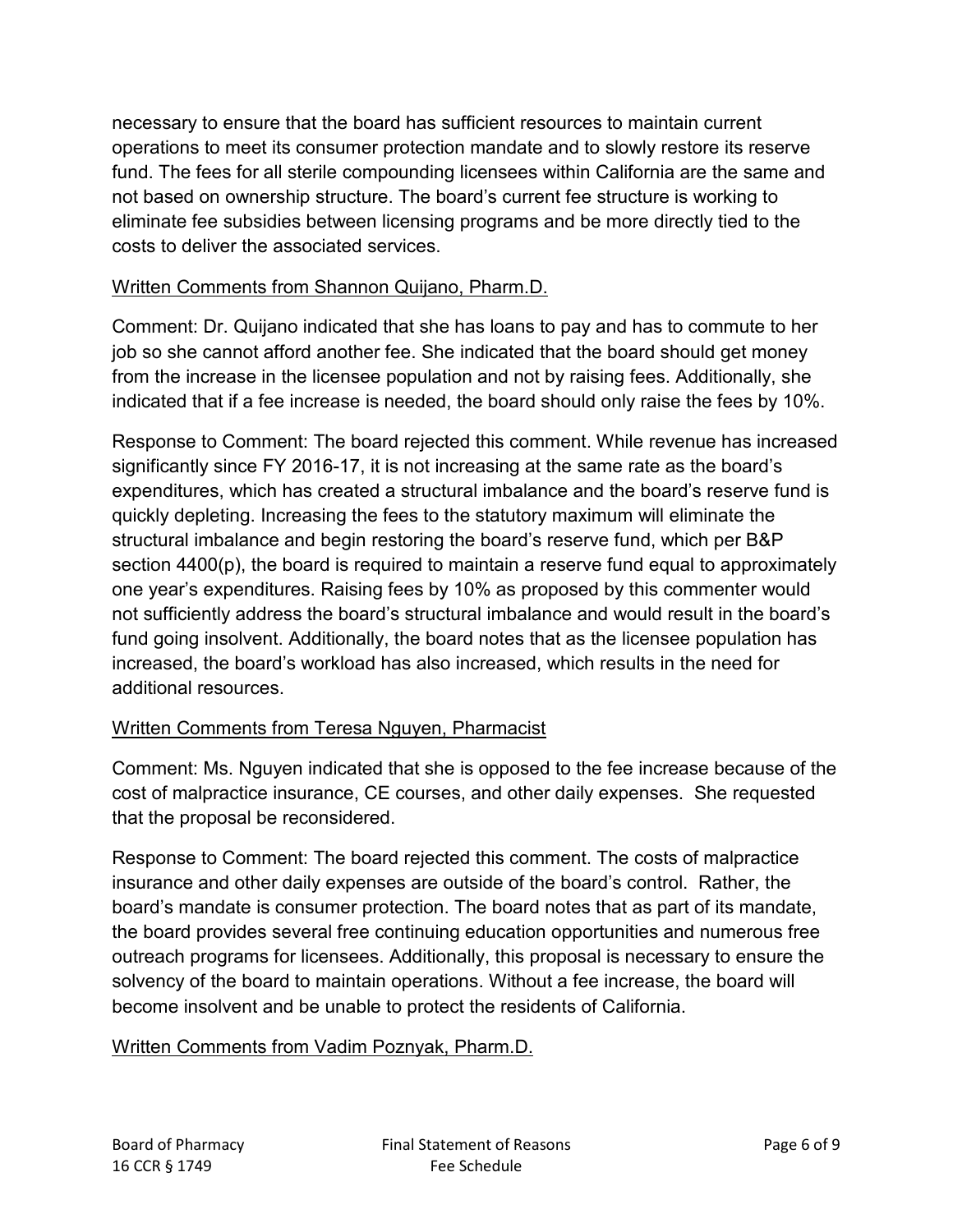Comment: Dr. Poznyak requested that the board consider other options to help mitigate the cost of the license renewals due to the increasing cost of living in California. While he understands the need for the fee increase, he recommended that the board look at utilizing technology to reduce costs, i.e. digital meetings or allow for volunteer work.

Response to Comment: The board rejected this comment. This proposal is necessary to ensure the solvency of the board to maintain operations. Currently, the board does webcast its board meetings; however, the board does not have the technology to hold digital meetings and still comply with the Bagley-Keene Open Meeting Act. The board is in the initial phases of the business modernization process. As part of this process, the board assess for opportunities to streamline processes and leverage technology. In addition, outside assessments are done as well. This process is expected to ultimately result in improved business functionality and better customer engagement. Regrettably, this process takes several years. However, once completed and implemented, should significant cost savings be realized, the board can reassess its fee structure and determine if fees should be reduced either via the regulation process or statutorily.

## Written Comments from Kamal Parekh, Pharmacist

Comment: Mr. Parekh opposes the 40% increase in all the fees. Mr. Parekh indicated that he is opposed to the fee increase because licensee salaries and prescription reimbursements are decreasing. Mr. Parekh requests that the board only raise the fees by 10%.

Response to Comment: The board rejected this comment. This proposal is necessary to ensure the solvency of the board to maintain operations. Without a fee increase, the board will become insolvent and be unable to protect the residents of California. Increasing the fees to the statutory maximum will eliminate the structural imbalance and begin restoring the board's reserve fund, which per B&P section 4400(p), the board is required to maintain a reserve fund equal to approximately one year's expenditures. Raising fees by 10% as proposed by this commenter would not sufficiently address the board's structural imbalance and would result in the board's fund going insolvent.

## Written Comments from Allyson Vander Broek, Pharmacist

Comment: Ms. Vander Broek opposes the increase in the renewal fee for pharmacists. Ms. Vander Broek indicated that the renewal fee for pharmacists was increased in 2017 and opposed the percent increase compared to other licensees. Ms. Vander Broek requested a full public disclosure of where the board's money is being spent.

Response to Comment: The board rejected this comment. While the board's fees did increase effective July 2017, not all the fees were increased at that time. Of the board's 118 fees, seven application fees and 14 renewal fees were increased, while three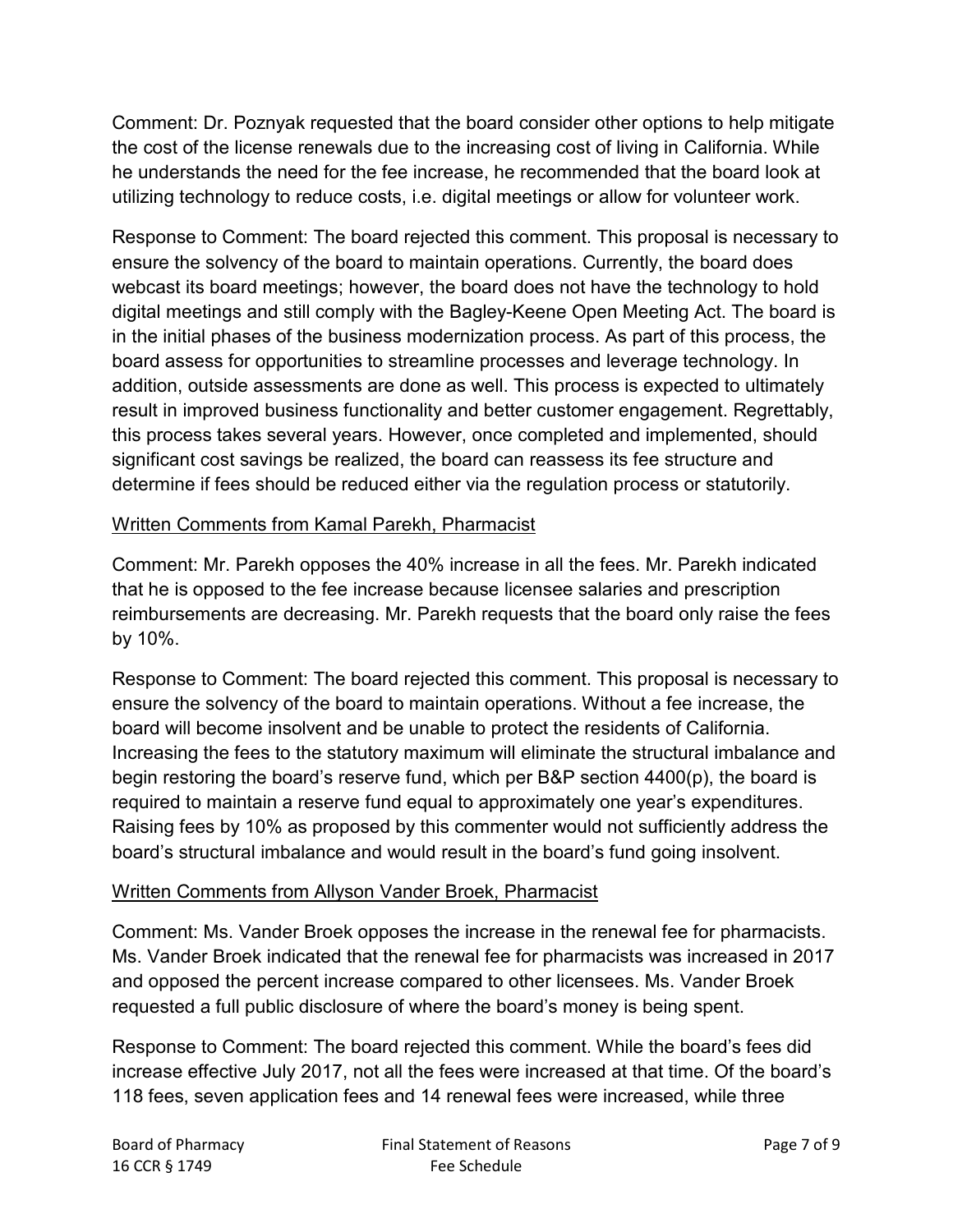application fees were reduced. The board notes that as part of the rulemaking package, the board provided three different board fund condition analyses. The board also notes that the board does not take fee increases lightly and reviews its budget and expenditures at each quarterly public board meeting. This proposal is necessary to ensure the solvency of the board to maintain operations. Without a fee increase, the board will become insolvent and be unable to protect the residents of California. Additionally, B&P section 4400(p) requires that the board maintain a reserve fund equal to approximately one year's expenditures. This fee increase will begin restoring the board's reserve fund in a timely manner.

## Written Comments from Kirit Merchant, Pharmacist

Comment: Mr. Merchant indicated he opposes the fee increase due to cost of living and inflation for pharmacists. Mr. Merchant indicated that retired senior pharmacists have limited income and the fee increase will make it difficult to supplement his income. He has requested that the board consider other alternatives.

Response to Comment: The board rejected this comment. The board notes that the board considered not raising fees and also considered updating its fee schedule to the mid-point between the statutory minimum and maximum as specified within B&P sections 4400, 4119.01, 4180.5, and 4202.5. However, these alternatives were rejected as the board would be insolvent and unable to maintain operations and would not restore the board's reserve fund in a timely manner, which would jeopardize the health, safety, and welfare of California residents. This fee increase is necessary to ensure that the board has sufficient resources to maintain current operations to meet its consumer protection mandate and to slowly restore its reserve fund.

# Written Comments from Dilipkumar Amin, Pharmacist

Comment: Mr. Amin indicated he does not see justification for the fee increase for pharmacists and requested the retired senior pharmacists be exempt from the fee increase.

Response to Comment: The board rejected this comment. As referenced in the ISR, this proposal is necessary to ensure the solvency of the board to maintain operations. Without a fee increase, the board will become insolvent and be unable to protect the residents of California. Increasing the fees to the statutory maximum will eliminate the structural imbalance and begin restoring the board's reserve fund, which per B&P section 4400(p), the board is required to maintain a reserve fund equal to approximately one year's expenditures. Additionally, the board notes that a pharmacist, who is retired and does not plan on returning to work, can "retire" their license and would no longer be required to pay the license renewal fee (B&P 4200.5). The onetime fee for a retired license is \$45.00.